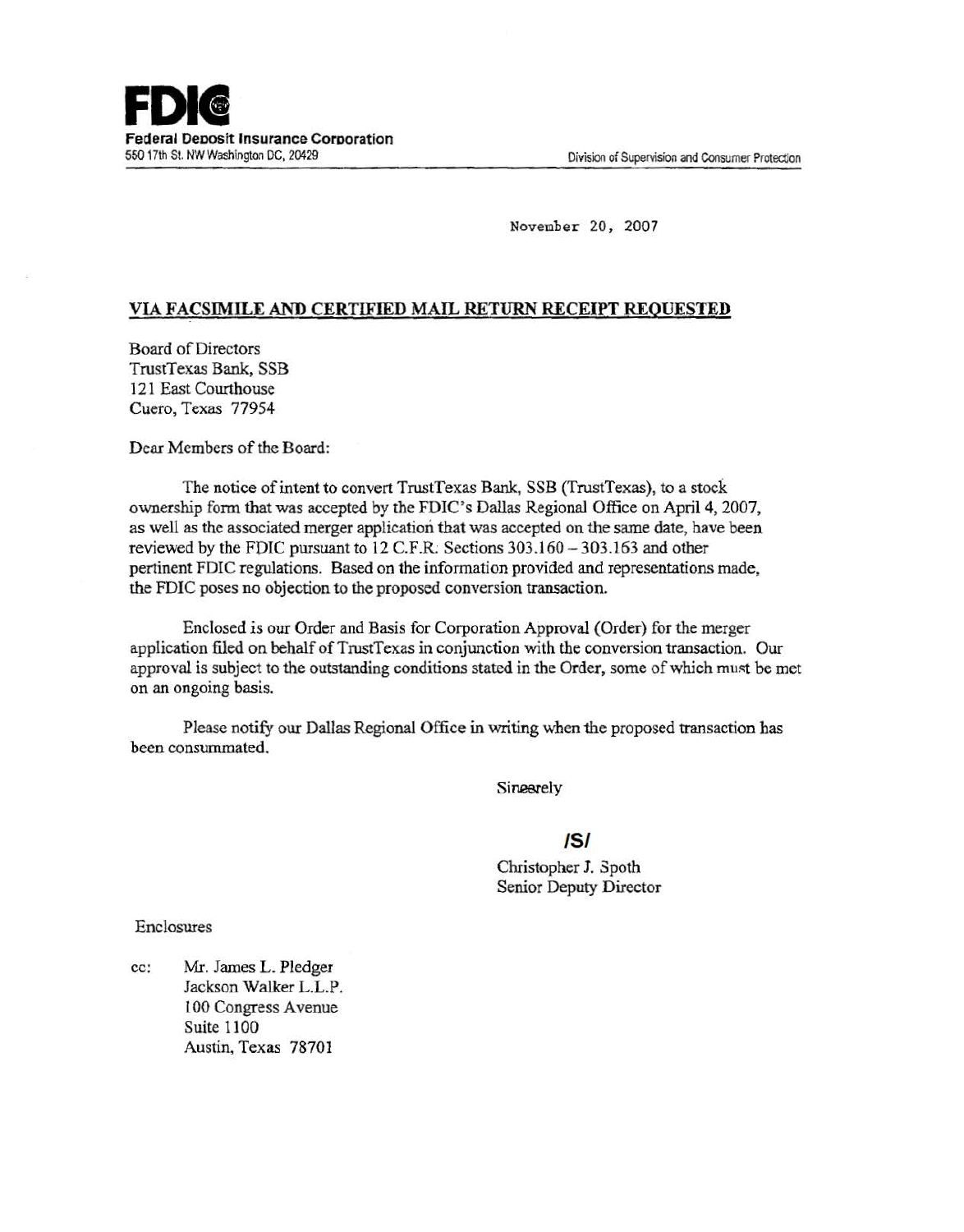# FEDERAL DEPOSIT INSURANCE CORPORATION

TrustTexas Bank, SSB Cuero, De Witt County, Texas

# Application for Consent to Merge

### ORDER AND BASIS FOR CORPORATION APPROVAL

Pursuant to Section 18(c) and other provisions of the Federal Deposit Insurance Act (FDI Act), an application has been filed on behalf of TrustTexas Bank, SSB, Cuero, De Witt County, Texas (Mutual Institution), currently a state-chartered mutually-owned Deposit Insurance Fund member with total resources of \$154,474,000 and total deposits of \$129,480,000 as of March 31, 2007, for the FDIC's consent to merge with TrustTexas Interim Bank, Cuero, Texas (Stock Bank), a proposed new state-chartered stock bank, the Resultant Bank.

The transaction is to effect the Mutual Institution's plan of reorganization which, solely to facilitate such undertaking, provides for:

- Mutual Institution will organize an interim stock savings bank as a wholly-owned subsidiary (Interim One);
- Interim One will organize an interim stock savings bank as a wholly-owned subsidiary (Interim Two);
- Interim One will organize the Stock Holding Company (TrustTexas Financial Group, Inc.) as a separate wholly-owned subsidiary;
- Mutual Tnstitution will exchange its charter for that of a Texas stock savings bank charter, becoming Stock Bank;
- Interim One will cancel its outstanding shares and exchange its charter for a mutual holding company charter to become the Mutual Holding Company (TrustTexas-:MHC);
- Interim Two will merge with and into Stock Bank, with Stock Bank surviving as a subsidiary of TrustTexas MHC; and
- The Mutual Holding Company will transfer all of the outstanding shares of Stock Bank to the Stock Holding Company, and Stock Bank will become a wholly-owned subsidiary of the Stock Holding Company.

At the conclusion of the reorganization, the deposits of the Mutual Institution will continue to be insured under the Deposit Insurance Fund. Applications for the establishment of a Mutual Holding Company and a Stock Holding Company are being approved by the Federal Reserve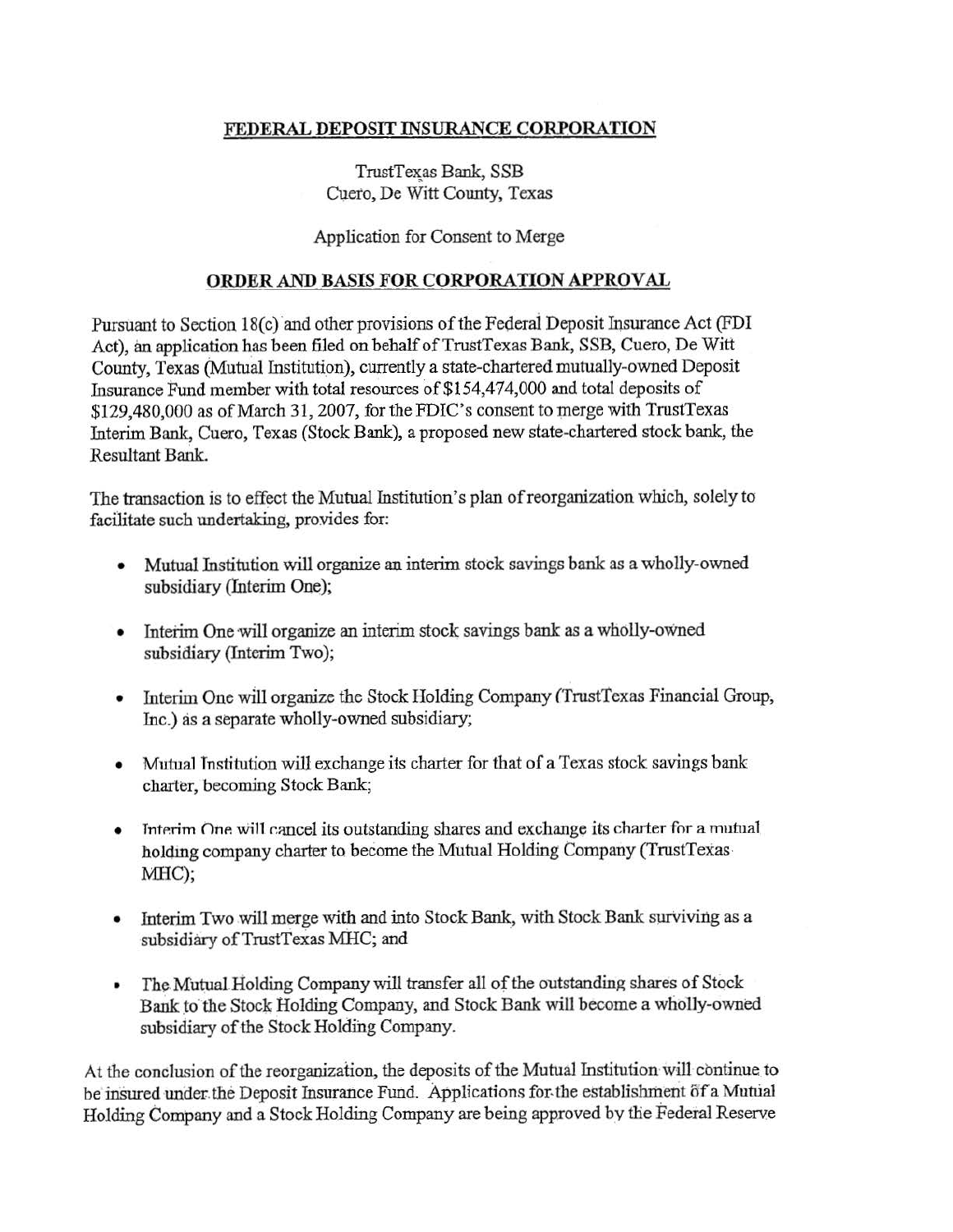Bank of Dallas. In addition, the application for Mutual Institution to reorganize into a multitiered holding company structure and the notice of conversion have been approved by the Texas Department of Savings and Mortgage Lending. Following the consumination of the merger, the Resultant Bank will operate the same business, with the same management. at the same locations now being served by the Mutual Institution. The proposed transaction, per se, will not alter the competitive structure of banking in the market served by the Mutual Institution. The Resultant Bank's principal office will continue to be located at 121 East Courthouse, Cuero, De Witt County, Texas.

Notice of the proposed transaction, in a form approved by the FDIC, has been published pursuant to the FDI Act. A review of available information, including the Community Reinvestment Act (CRA) Statement of the proponent, disclosed no inconsistencies with the purposes of the CRA. The Resultant Bank is expected to continue to meet the credit needs of its entire community, consistent with the safe and sound operation of the institution.

In connection with the merger application, the FDIC has taken into consideration the financial and managerial resources and prospects of the proponent banks and the Resultant Bank, the convenience and needs of the community to be served, and the competitive nature of the proposed transaction. The FDIC has also taken into consideration the effectiveness of the insured depository institutions involved in the proposed merger transaction in combating money-laundering activities.

Having found favorably on all statutory factors, it is the FDIC's judgment that the application should be and is hereby approved, subject to the following conditions, some of which are continuing in nature:

- 1. That the proposed conversion shall be approved by a vote of at least a majority of TrustTexas Bank, SSB's depositors and, as reasonably detennined by TrustTexas Bank SSB's directors, other stakeholders of the bank who are entitled to vote on the conversion, unless Texas state law requires a higher percentage, in which case the higher percentage shall be used;
- 2. That unless prior notice is provided to and non-objection is received from the FDIC. no shares of the stock of TrustTexas Bank, SSB, shall be sold, transferred or otherwise disposed of, to any persons (including any Employee Stock Ownership Plan) other than TrustTexas MHC, and thereafter, TrustTexas Financial Group, Inc., as contributed by TrustTexas MHC;
- 3. That prior to a sale, transfer or other disposition of any shares of TrustTexas Financial Grotip, Inc., by TrustTexas MHC to any person (including any Employee Stock Ownership Plan), or a conversion of TrustTexas MHC to stock form, TrustTexas Bank, SSB, will provide written notification to the FDIC and provide the FDIC with copies of all documents filed with state and federal. banking and/or securities regulators in connection with any such sale, transfer, disposition or conversion;